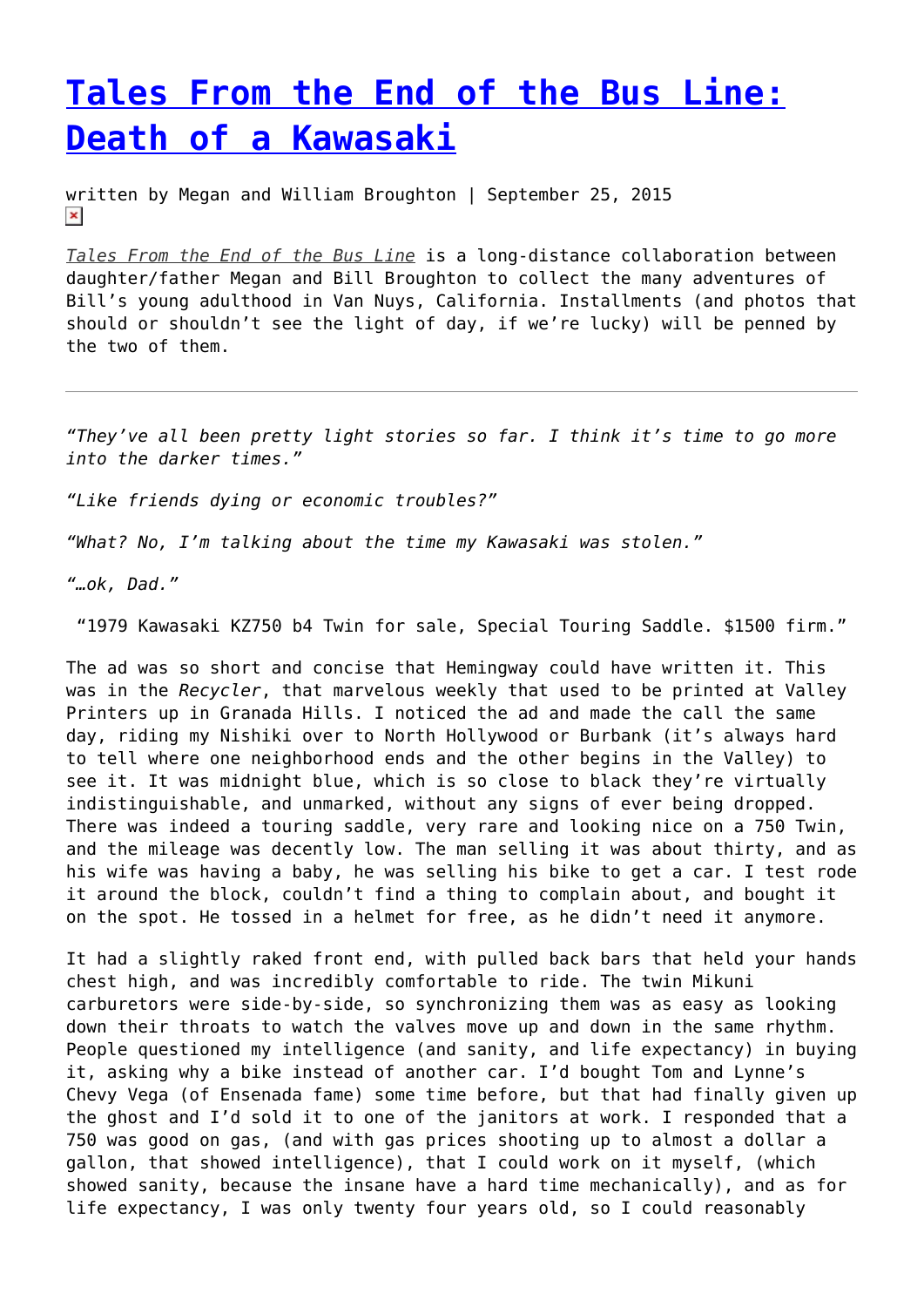expect to live forever, being at that age immortal.

Two years passed, some of them great times and some not so, which I may or may not get to later, and the Kawi took me from San Diego (Betsy's wedding) to Solvang (to see a Danish village, California style) to Bakersfield (God knows why, and I've blocked it from memory). I dropped it a few times, leaving marks on it, and leaving some on me too. Not from riding hard, it wasn't that kind of bike, but from things like turning a corner to find sand on the road, or some idiot making an illegal and sudden turn right in front of me. I liked to think it bore its scars with a certain pride, having survived.

Motorcycles are horribly vulnerable to theft because all you really need is two guys, a pick-up truck, and ten minutes worth of opportunity. I used to keep the 750 chained up to the pole beside my parking spot at the apartment. One morning I went downstairs to do a load of laundry and caught two guys giving it the once over. I asked them what they were doing and one of them said he would like to buy the bike, because he'd just moved here from Israel and needed transportation, did I know who owned it? After explaining I did and it wasn't for sale, they left. I had a bad feeling about the conversation, but figured it was chained up pretty well, so I let it go.

The moral of that story is always listen to your feelings, especially the bad ones.

Three weeks later, Mom was coming to town and my brother was going to pick her up at LAX and bring her up to Van Nuys to our sister Kathy's house. I was going to ride down and meet her when she got off the plane, then I had to go straight into work. When I went down to my parking spot, it was empty except for a cut chain lying on the concrete. I called the police, and filed a report, giving them my plate and registration numbers. The law didn't require you to have insurance back then, and I didn't. It was not really encouraging to hear from the desk sergeant that stolen motorcycles are almost never recovered, but immediately taken to pieces and sold for parts. Lots of folks supported me with their condolences; Traci buying me a beer and telling me "It's so sad, you really loved that bike." This again left me with my Nishiki bicycle as my sole means of transportation. Mom's visit came and went, and there was still no call from the police. Another month with no news, and I had written it off in my mind by this time, starting a "new bike fund" by pedaling straight home every night after work and saving every penny I could.

Five months later, I was riding the Nishiki up Sepulveda Boulevard to Bob's parents house in Panorama City. I'd intended to have lunch at Doctor Hogly Wogly's Tyler Texas Barbeque, but the line to get in was, as usual, about forty folks long and two deep out the door and into the parking lot, so I cut through to Sepulveda Place as a short cut over to Roscoe. There on Sepulveda Place, chained to a telephone pole, was my motorcycle. I grabbed both brakes, skidded to a stop, and looked around. There was a family walking down the sidewalk, so I asked the man if he knew who was riding this bike, quickly explaining that it was mine and had been stolen earlier in the year. He replied that it was being ridden by three guys who lived in the out-ofbusiness swimming instruction place just across the street. One of them had